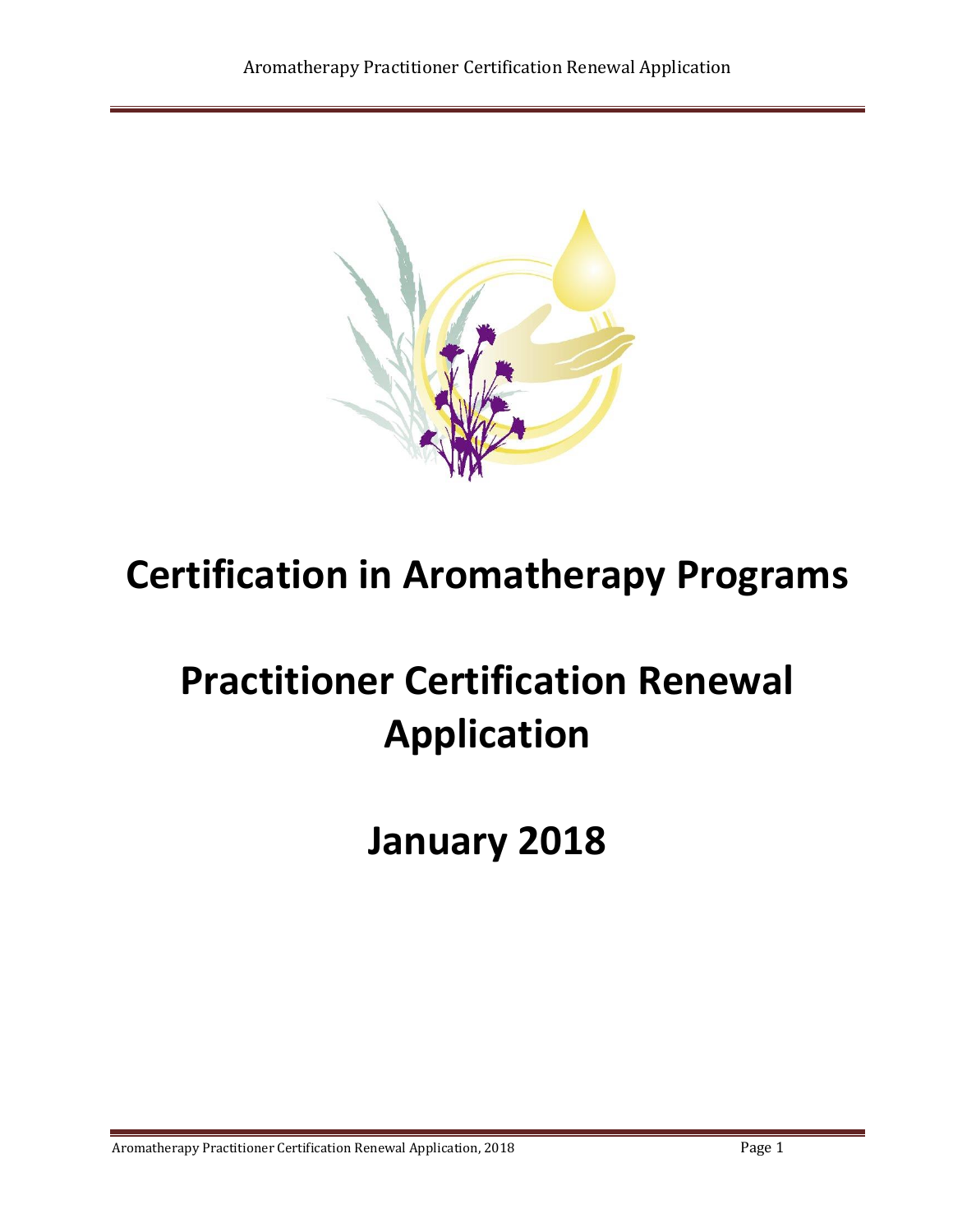# **AROMATHERAPY CERTIFICATION RENEWAL APPLICATION**

Renewal of the certification is required every two years. This process requires submittal of the Certification in Aromatherapy Renewal Application 30 days in advance of the recertification due date. (Based upon date on certification certificate) (*For persons certified prior to January 2018, the application will be due by November 30, 2019—certification renewal will be by the end of December 2019*.)

### **General Instructions**

The Practitioner must be active and in good standing.

There are two parts to applying for Practitioner Renewal.

- Completion of Application Requirements
- Submission and acceptance of an Application of Renewal

### **Application Submittal**

- Email a copy of your application to [staff@ISHAhealing.com](mailto:staff@ISHAhealing.com)
- Application fee is \$75.00. Application fee is non-refundable.
- There is no fee for re-submission of application materials when an applicant is in "*Certification Renewal Pending*" status.
- Include a check or money order for \$75.00 payable to ISHA. If you would like to pay with a credit card, please call the ISHA office: 865-357-1541.

## **Active and In Good Standing**

The terms "active and in good standing" means that the applicant is approved to practice as a CA, CPA or CCA Practitioner and their certification is current, up to date, and has not been challenged or compromised by unprofessional or unethical behavior. A Practitioner whose certification has been suspended or revoked, or who has permitted their certification to lapse into an inactive status is not "active and in good standing".

The following criteria must be met to avoid being disenfranchised:

- Certification granted from ISHA resulting from approved program completion.
- Continued professional education is current and up-to-date
- All renewal fees/maintenance payments are current
- Continued compliance with the ISHA/NAHA Code of Ethics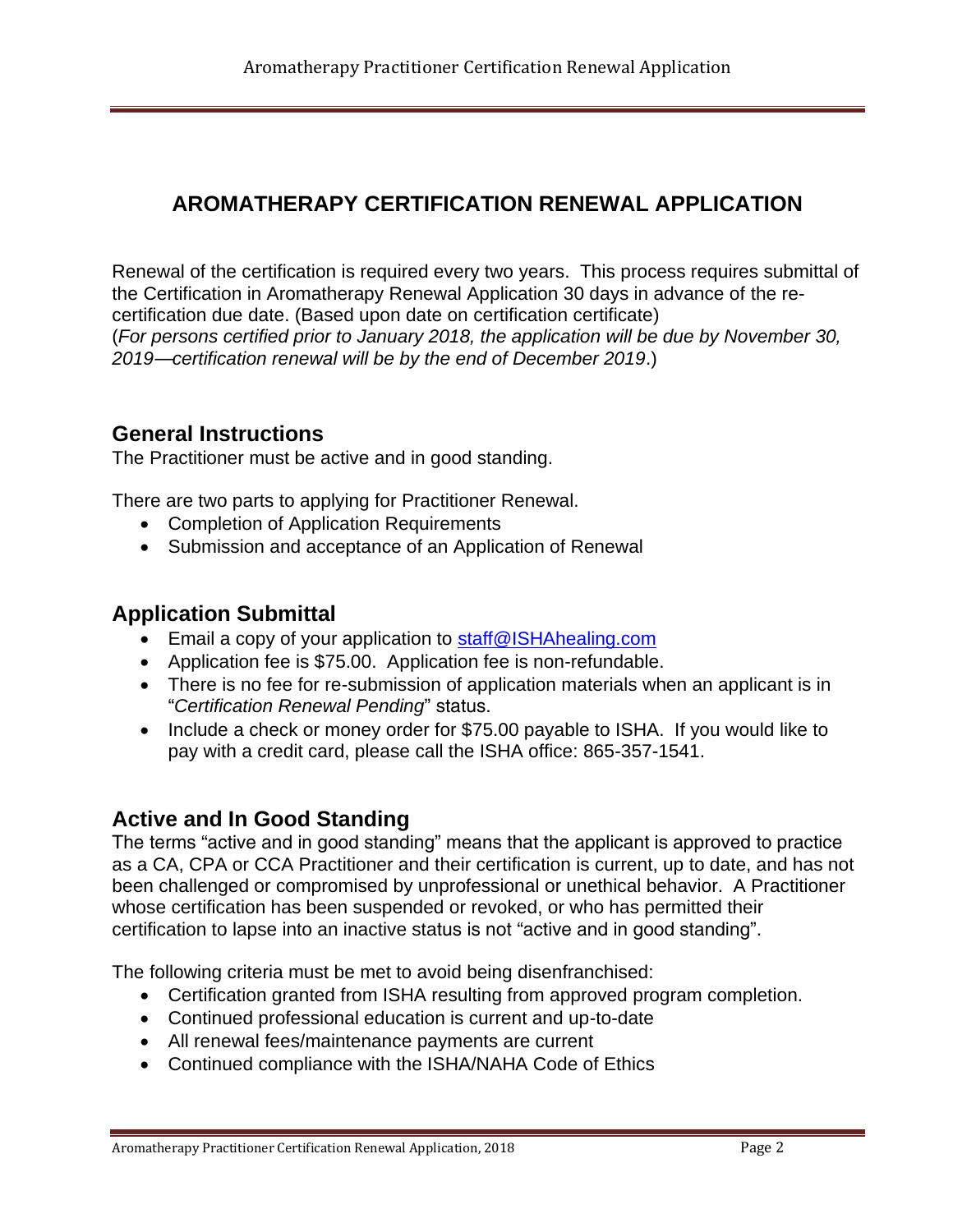## **Notification to Applicant**

*"Certification Renewal Approved"* applicants will receive a congratulatory letter and a certificate to be kept with the original Certification certificate.

"*Certification renewal Pending"* applicants will receive an email or letter outlining the additional information or actions required to address the Pending status. Guidelines to address issues that are denoted as Pending will be provided. **Applicants will have 4 weeks to complete any revisions requested by the Re-Certification Reviewer.**

*"Certification Renewal Not Approved"* applicants will receive a letter with the reason(s) for this status.

# **ISHA Aromatherapy Re-Certification Review**

The Aromatherapy Re-Certification applications are reviewed by qualified ISHA staff members as the applications are submitted. Applications are evaluated based upon completion of all requirements. Re-certification approval is at the discretion of the Reviewer.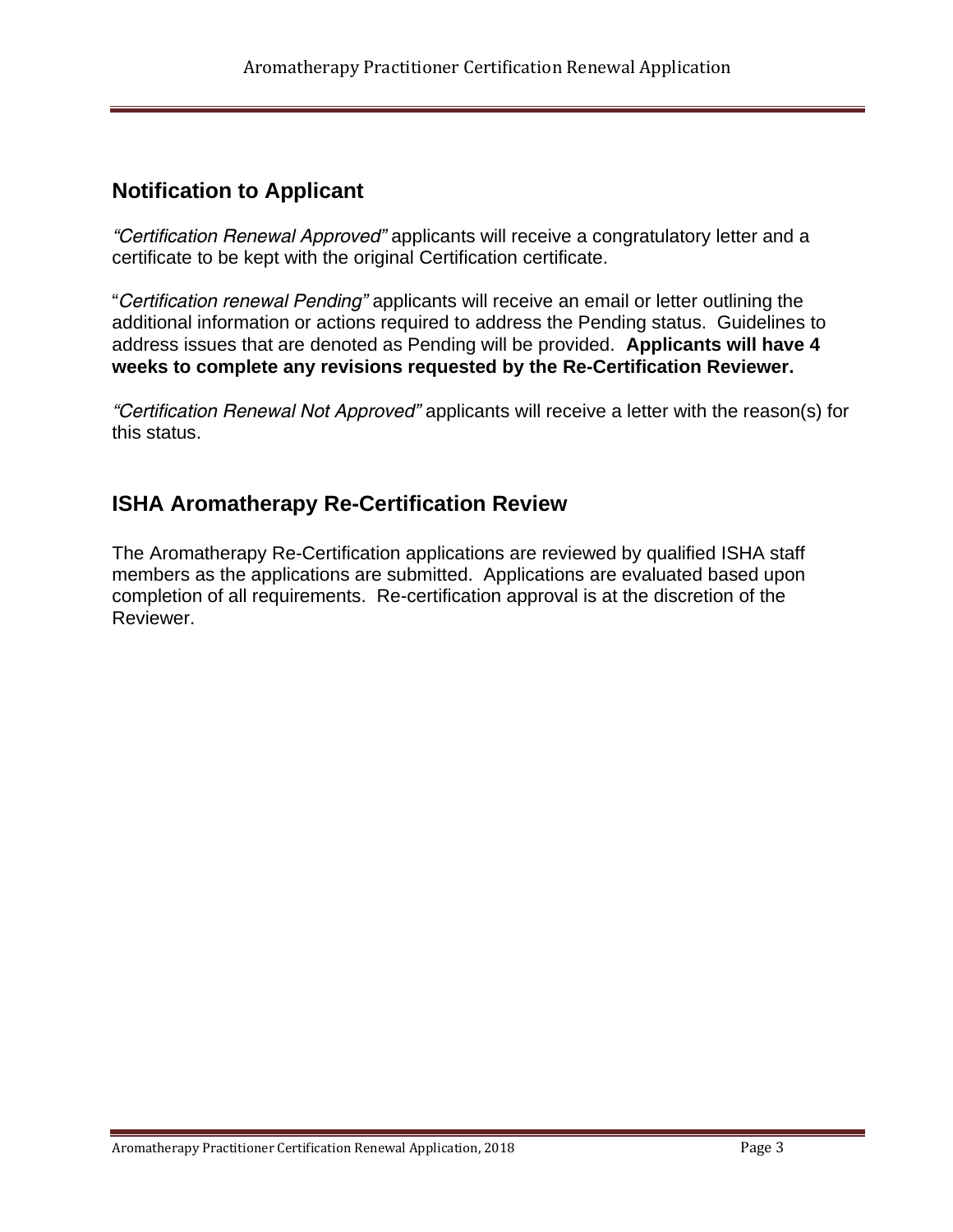| Aromatherapy Practitioner Certification Renewal Application |  |  |  |
|-------------------------------------------------------------|--|--|--|
|-------------------------------------------------------------|--|--|--|

# **Aromatherapy Certification Renewal Application**

| Submission Date: ___________________                                                      |  |
|-------------------------------------------------------------------------------------------|--|
|                                                                                           |  |
|                                                                                           |  |
|                                                                                           |  |
| Address: _______________________________City: _______________________State/Province: ____ |  |
|                                                                                           |  |
|                                                                                           |  |
|                                                                                           |  |
| Date of Original Certification: ________________________                                  |  |
| Include the phone number(s) and email address you want ISHA to use for communication:     |  |
|                                                                                           |  |
|                                                                                           |  |
|                                                                                           |  |
|                                                                                           |  |
|                                                                                           |  |
| Select the application you are submitting:                                                |  |
| <b>Practitioner Certification Renewal Application</b>                                     |  |

Please fill out and attach the application checklist.

# **Send Packet to:**

**Aromatherapy Certification Renewal Attention: Certification Administrator PO Box 32097 Knoxville,TN 37930 Phone: 865-357-1541**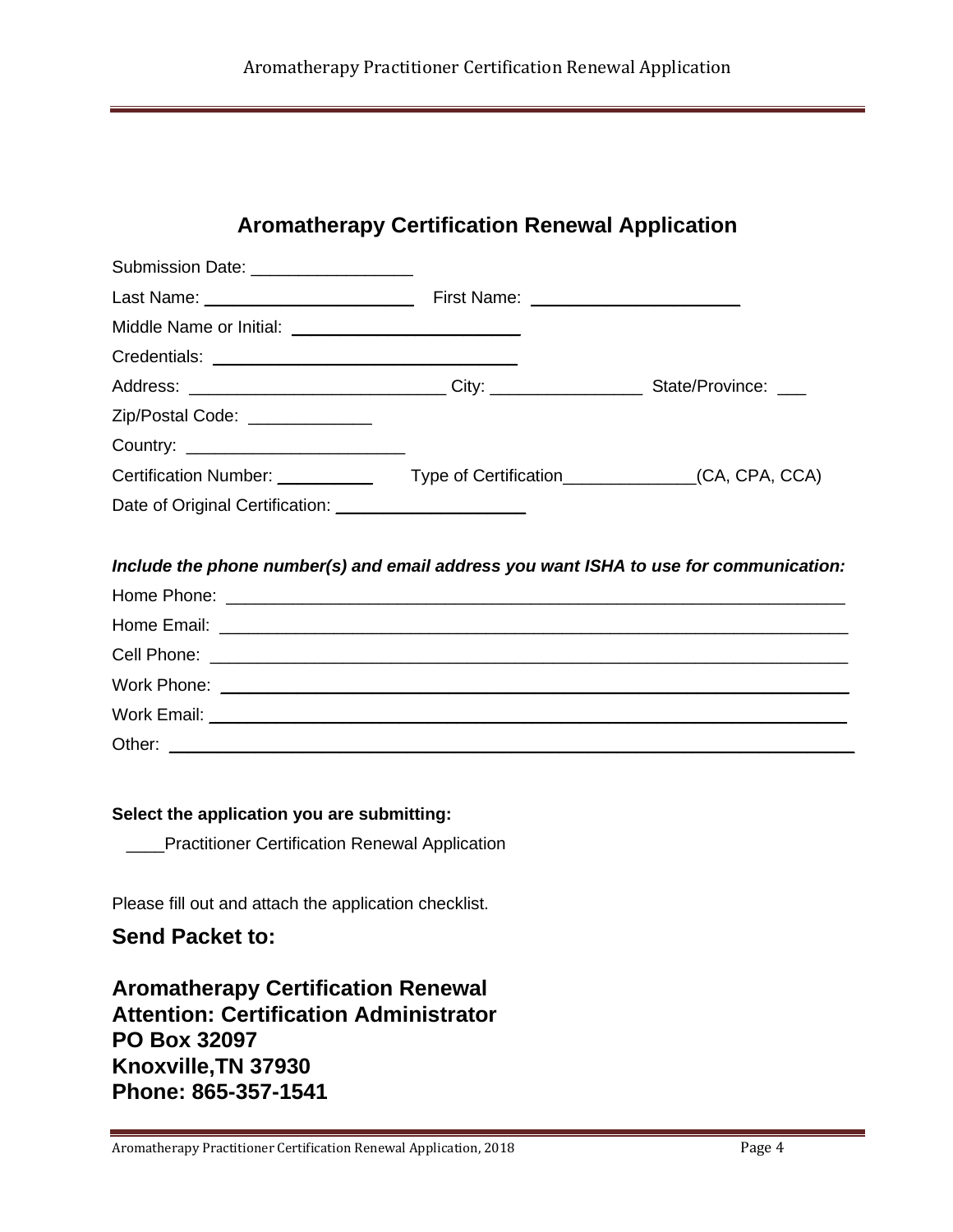# **Email: staff@ISHAhealing.com**

#### Payment Information

If mailing, please make one (1) copy and staple to the copy of your application. If sending application electronically, may use credit card by calling the ISHA office. This copy will be retained in the ISHA office.

Billing Information:

| Name                              |       |    |  |
|-----------------------------------|-------|----|--|
| Last                              | First | MI |  |
|                                   |       |    |  |
|                                   |       |    |  |
| Zip/Postal Code _________________ |       |    |  |
| Email Address:                    |       |    |  |
|                                   |       |    |  |

Payment Information:

\_\_\_\_\_ Enclosed is a check or money order for \$75.00. Make check payable to ISHA.

On the "memo" line please note check is for Aromatherapy Practitioner Certification Renewal.

\_\_\_\_\_ Office was notified to charge credit card \$75.00.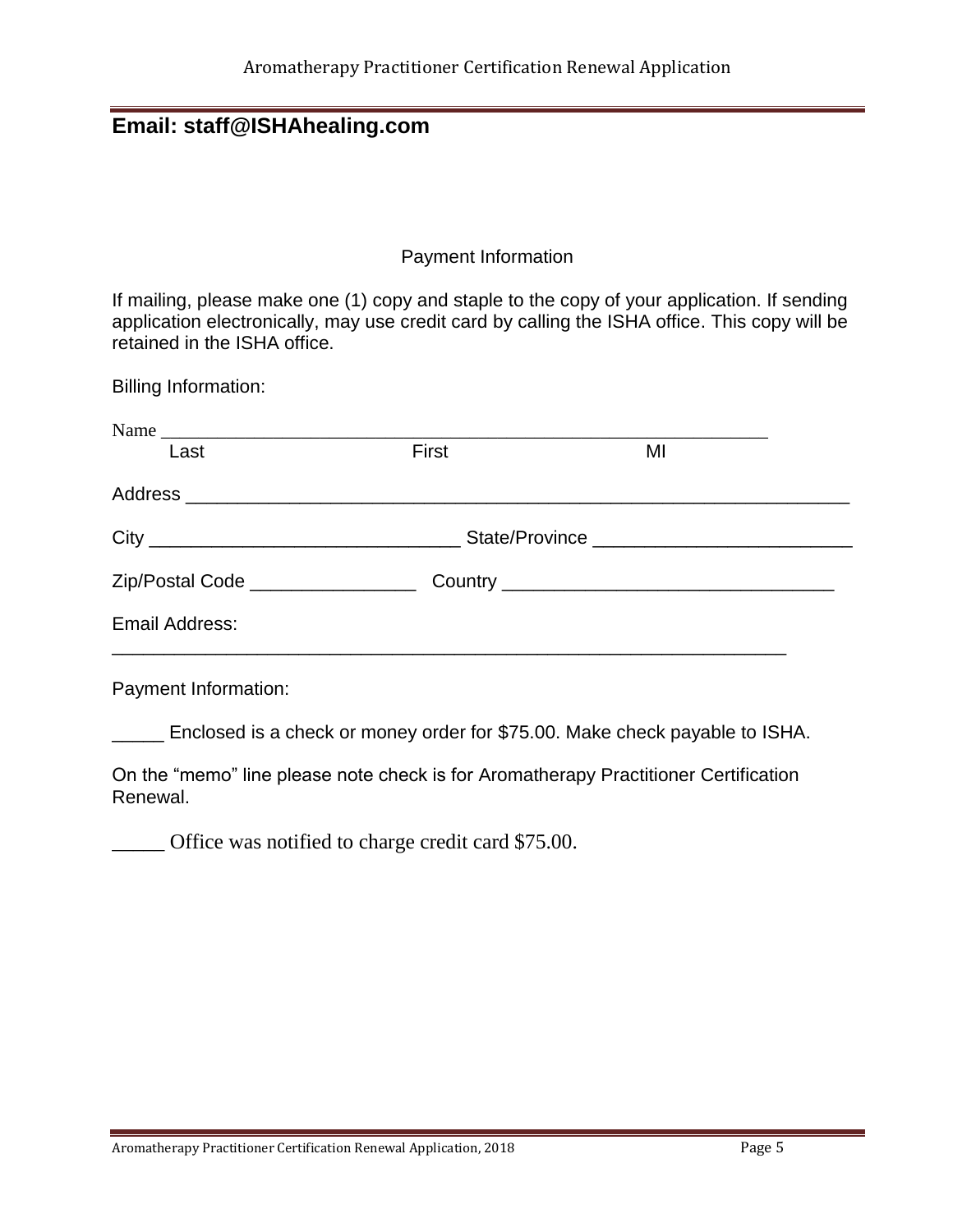# **Practitioner Certification Renewal Application Checklist**

*To be used as your final checklist to insure all requirements are met and materials included. Include checklist with your application packet. Please organize materials in the same order as the checklist below.*

Applicant's Last Name: \_\_\_\_\_\_\_\_\_\_\_\_\_\_\_\_\_\_\_\_\_\_\_\_\_\_\_\_\_\_\_

Applicant's First Name: **Example 20** 

**□ Application Form**

**□ Payment Information** 

**□ Practitioner Certification Renewal Application Checklist Form**

**□ Application Requirements as below:**

**1. Evidence of Participation**

#### □ **List of your hours of continuing education hours on the following form:** Continuing Education Hours Worksheet

Examples of NAHA approved CEs include: NAHA Conference, NAHA Webinars (free for members!), writing articles for the NAHA Journal, electives and continuing education courses taught by a NAHA approved schools, volunteer or mentorship time spent in a holistic healing center that utilizes aromatherapy\*.

- **2. Assertion of Personal Responsibility**
	- $\square$  Sign and submit the Assertion of Personal Responsibility form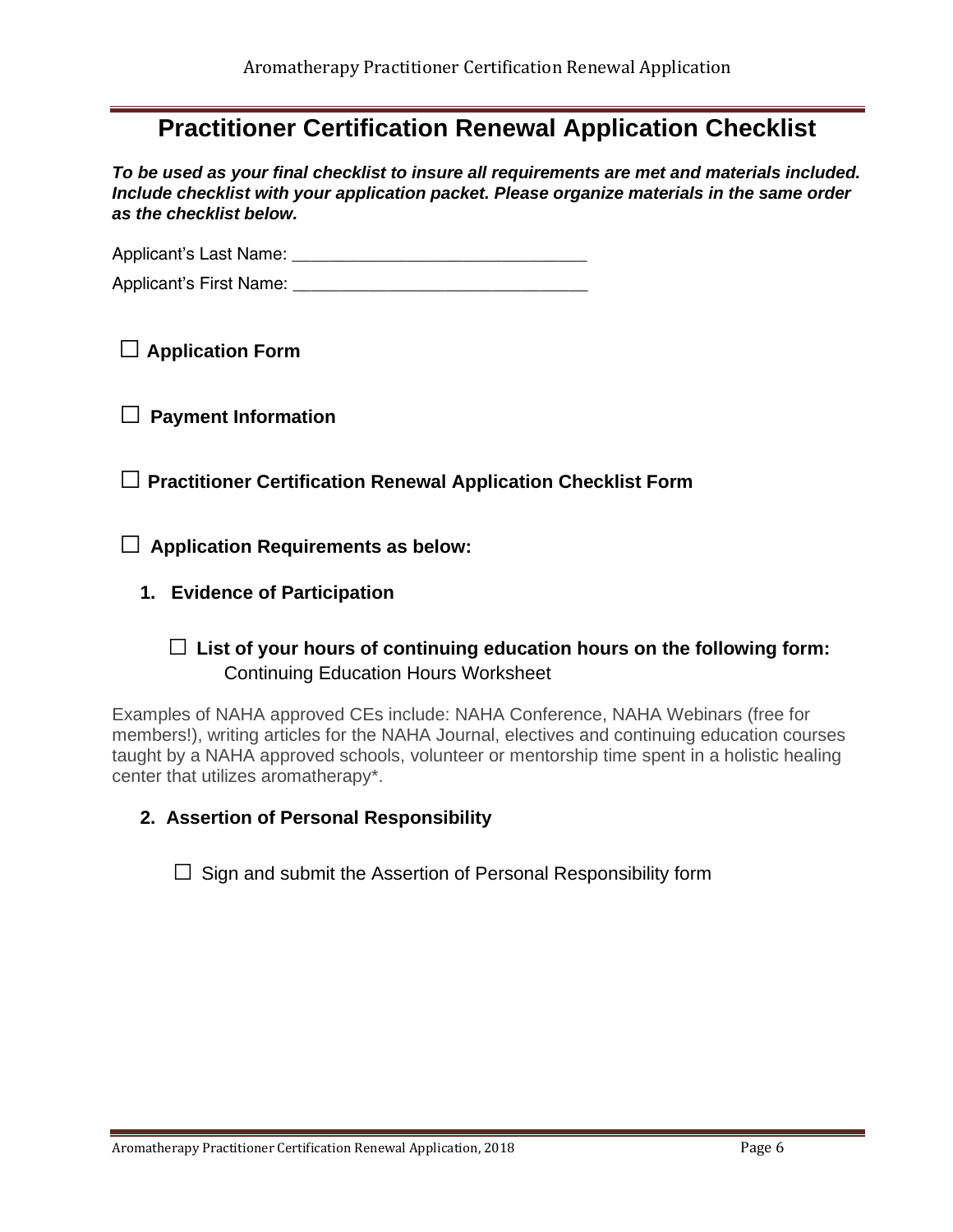#### Aromatherapy Certification Renewal Education/Activity Form

Name \_\_\_\_\_\_\_\_\_\_\_\_\_\_\_\_\_\_\_\_\_\_\_\_\_\_\_\_\_\_\_\_\_\_\_\_\_\_\_\_\_\_\_\_

\*Aromatherapy based education must be at least:

30 hours: for Certified Clinical Aromatherapist 20 hours for Certified Professional Aromatherapist 10 hours for Certified Aromatherapist

| Title | Dates | Location<br>(City/State or<br>online) | <b>Type of Educational Activity</b><br>Courses<br>$\circ$<br><b>NAHA Conference</b><br>$\circ$<br>o Workshop<br>Book/Webinars<br>$\circ$<br>o ISHA Retreats<br>o Authored Articles<br>Healing Center time*<br>$\circ$ | <b>Hours</b> |
|-------|-------|---------------------------------------|-----------------------------------------------------------------------------------------------------------------------------------------------------------------------------------------------------------------------|--------------|
|       |       |                                       |                                                                                                                                                                                                                       |              |
|       |       |                                       |                                                                                                                                                                                                                       |              |
|       |       |                                       |                                                                                                                                                                                                                       |              |
|       |       |                                       |                                                                                                                                                                                                                       |              |
|       |       |                                       |                                                                                                                                                                                                                       |              |
|       |       |                                       |                                                                                                                                                                                                                       |              |
|       |       |                                       |                                                                                                                                                                                                                       |              |
|       |       |                                       |                                                                                                                                                                                                                       |              |
|       |       |                                       |                                                                                                                                                                                                                       |              |
|       |       |                                       |                                                                                                                                                                                                                       |              |
|       |       |                                       |                                                                                                                                                                                                                       |              |
|       |       |                                       |                                                                                                                                                                                                                       |              |
|       |       |                                       |                                                                                                                                                                                                                       |              |
|       |       |                                       |                                                                                                                                                                                                                       |              |
|       |       |                                       |                                                                                                                                                                                                                       |              |
|       |       |                                       |                                                                                                                                                                                                                       |              |
|       |       |                                       |                                                                                                                                                                                                                       |              |
|       |       |                                       |                                                                                                                                                                                                                       |              |
|       |       |                                       |                                                                                                                                                                                                                       |              |
|       |       |                                       |                                                                                                                                                                                                                       |              |
|       |       |                                       |                                                                                                                                                                                                                       |              |
|       |       |                                       |                                                                                                                                                                                                                       |              |

**Total Hours**